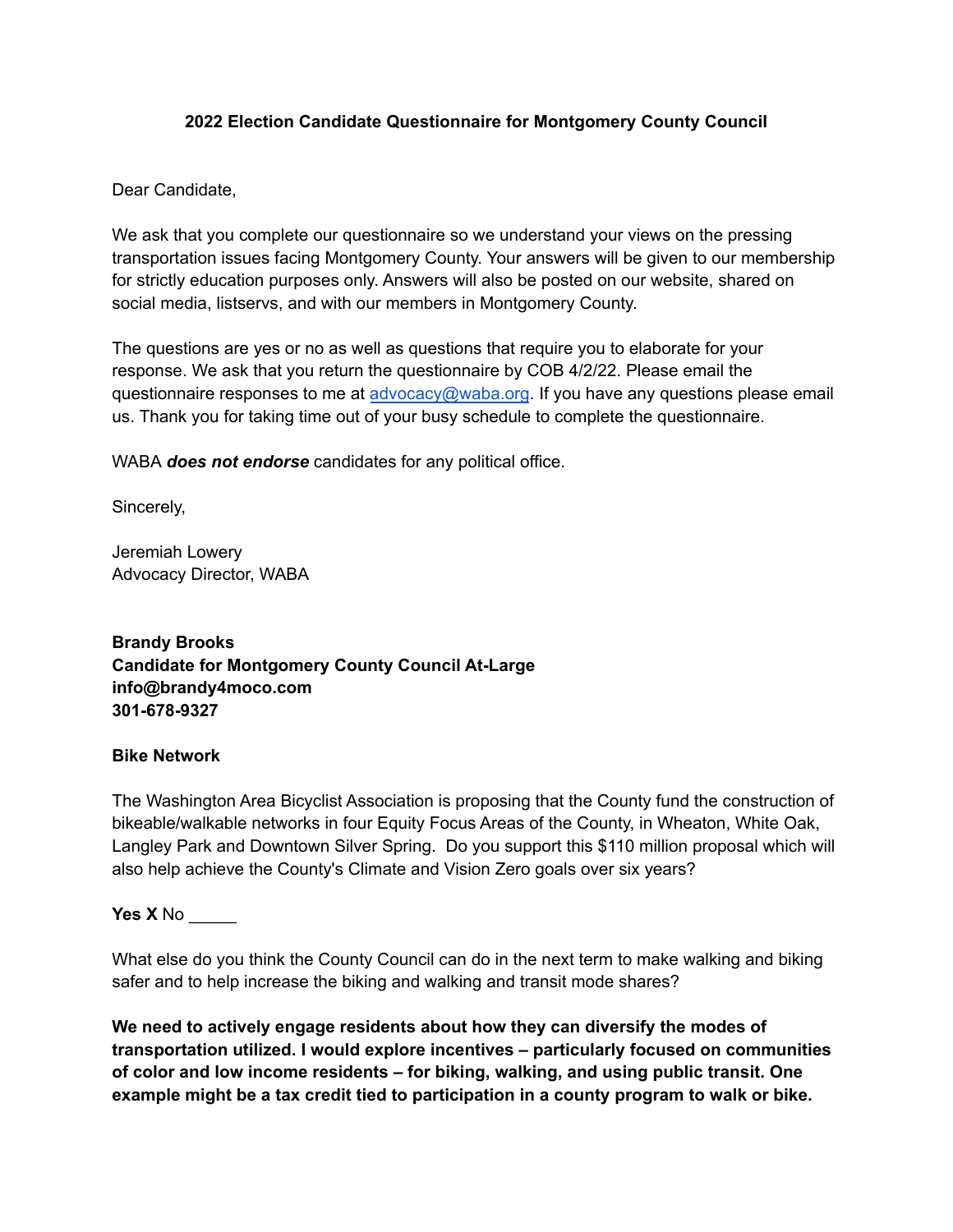## **Police out of Traffic Enforcement**

Do you support removing police from all or some traffic enforcement?

**Yes X** No \_\_\_\_\_

How will you balance the need for traffic enforcement and equity while in office?

**Given what we know of racial disparities in traffic stops, the goal is to remove as much bias from traffic enforcement and minimize negative interactions with police and communities of color. We can create proactive, preventative measures such as street design and camera placement to reduce vehicle speeding, collisions, driving under the influence, and other violations. We can also focus on corrective measures for violations such as work orders for broken tail lights, as we seek to end the racial disparities of search and arrest from pretextual stops.**

#### **Trails - repaving**

Do you support fully funding the budget request of the Parks Department to include monies for repaving the Sligo, Rock Creek and Capital Crescent Trails?

**Yes X** No \_\_\_\_\_

**Tunnel**

Do you support funding the \$55m project for this important regional trail connection through downtown Bethesda?

**Yes X** No \_\_\_\_\_

Do you support funding that will complete construction of the project within the current FY 23-28 CIP period or sooner/later?

**Current Period X** No \_\_\_\_\_

**270 widening**